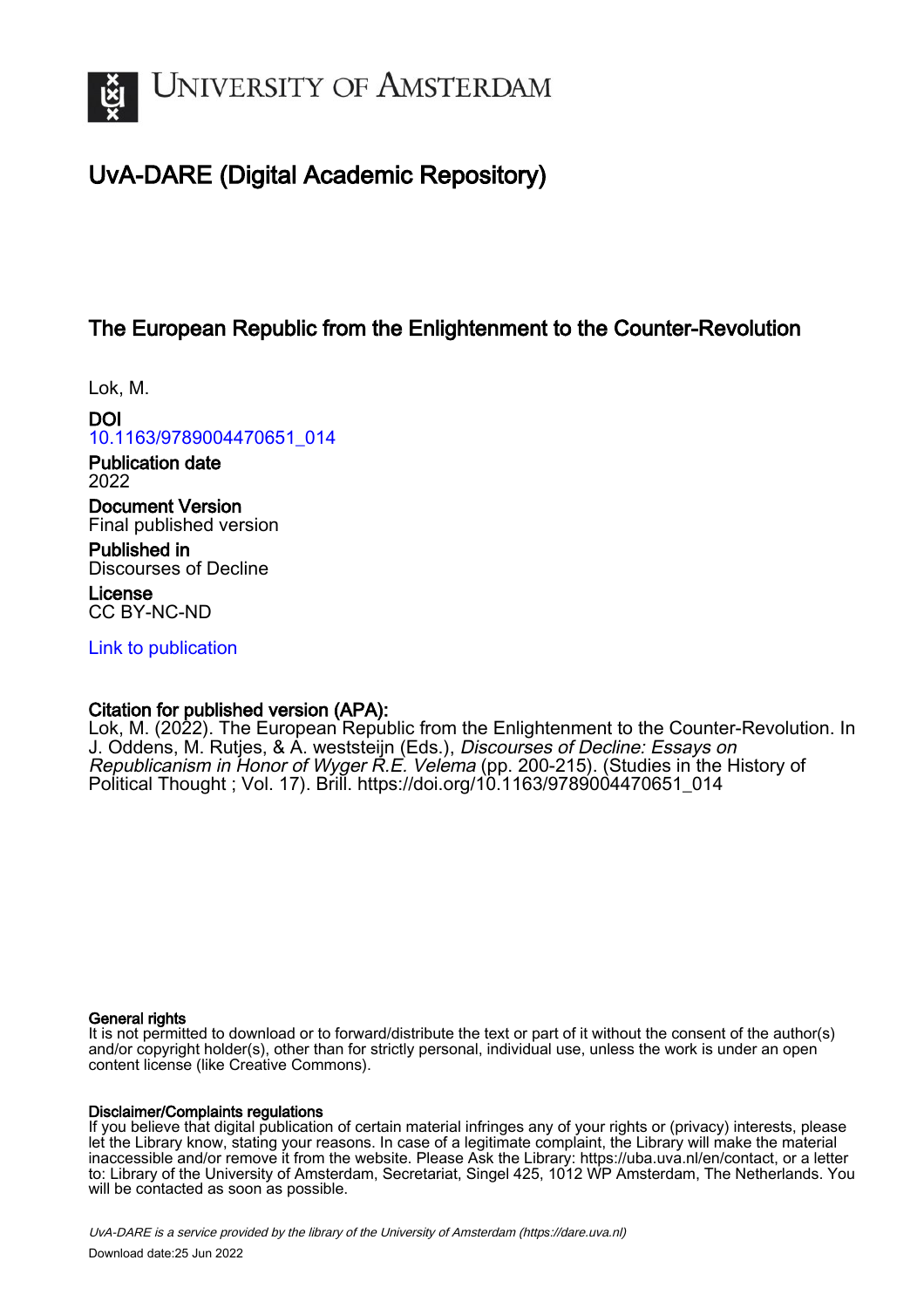## **The European Republic from the Enlightenment to the Counter-Revolution**

#### *Matthijs Lok*

Between 1787 and 1792, the Mainz historian Niklas Vogt (1756–1836) published his multivolume work *Über die Europäische Republik* (On the European Republic). In five volumes, Vogt analyzed the "European republic" from different perspectives: as a political system of independent states with moderate constitutions, as a mixed political economy, as the product of legal, moral, and religious pluralism, and finally as a balanced set of military counterweights (*Gleichgewicht*).1 Within this wider "European republic," cities, provinces, states, empires, as well as religious communities, could develop in their own unique way. According to Vogt, this supposedly exceptional European pluralism had evolved over several centuries, determined by Europe's climate and steered by providence and destiny.<sup>2</sup> The original founders of the European republic had been the ancient Germans in the sixth and seventh centuries. However, it was only during the sixteenth century that the European political system became fully developed. Vogt believed that the unique spirit of freedom of this republic was threatened in his own lifetime, by power-hungry and self-interested great powers with their pernicious ambition to build new universal empires, as well as by the radicalism of atheist *philosophes* and the spiritual oppression of the intolerant Jesuit order.

The only historical precedent for the European republic could be found in Ancient Greece. Vogt compared the unity in diversity of the Greek world with medieval and modern Europe, contrasting both worlds with the stifling uniformity of the Roman Empire. Like Greece, Europe for Vogt did not consist of one culture but was the result of the intermingling of different cultures and

© Matthijs Lok, 2022 | doi:10.1163/9789004470651\_014

This is an open access chapter distributed under the terms of the CC BY-NC-ND 4.0 license. Matthijs Lok - 9789004470651

<sup>1</sup> Niklas Vogt, *Über die Europäische Republik*, V vols. (Frankfurt a.M.: Varrentrapp, 1787–92). On Vogt: Ursula Berg, *Niklas Vogt (1756–1836). Weltsicht und politische Ordnungsvorstellungen zwischen Aufklärung und Romantik* (Stuttgart: Franz Steiner, 1992); Heinz Duchhardt, "Niklas Vogt (1756–1803)," in *Europa-Historiker. Ein biographisches Handbuch*, vol. III, ed. by Heinz Duchhardt et al. (Göttingen: Vandenhoeck and Ruprecht, 2007), 43–62; Steven Stargardter, *Niklas Vogt, 1756*–*1836: A personality of the late German enlightenment and early romantic movement* (New York: Garland, 1991).

<sup>2</sup> Vogt, *Republik*, I, Vorrede.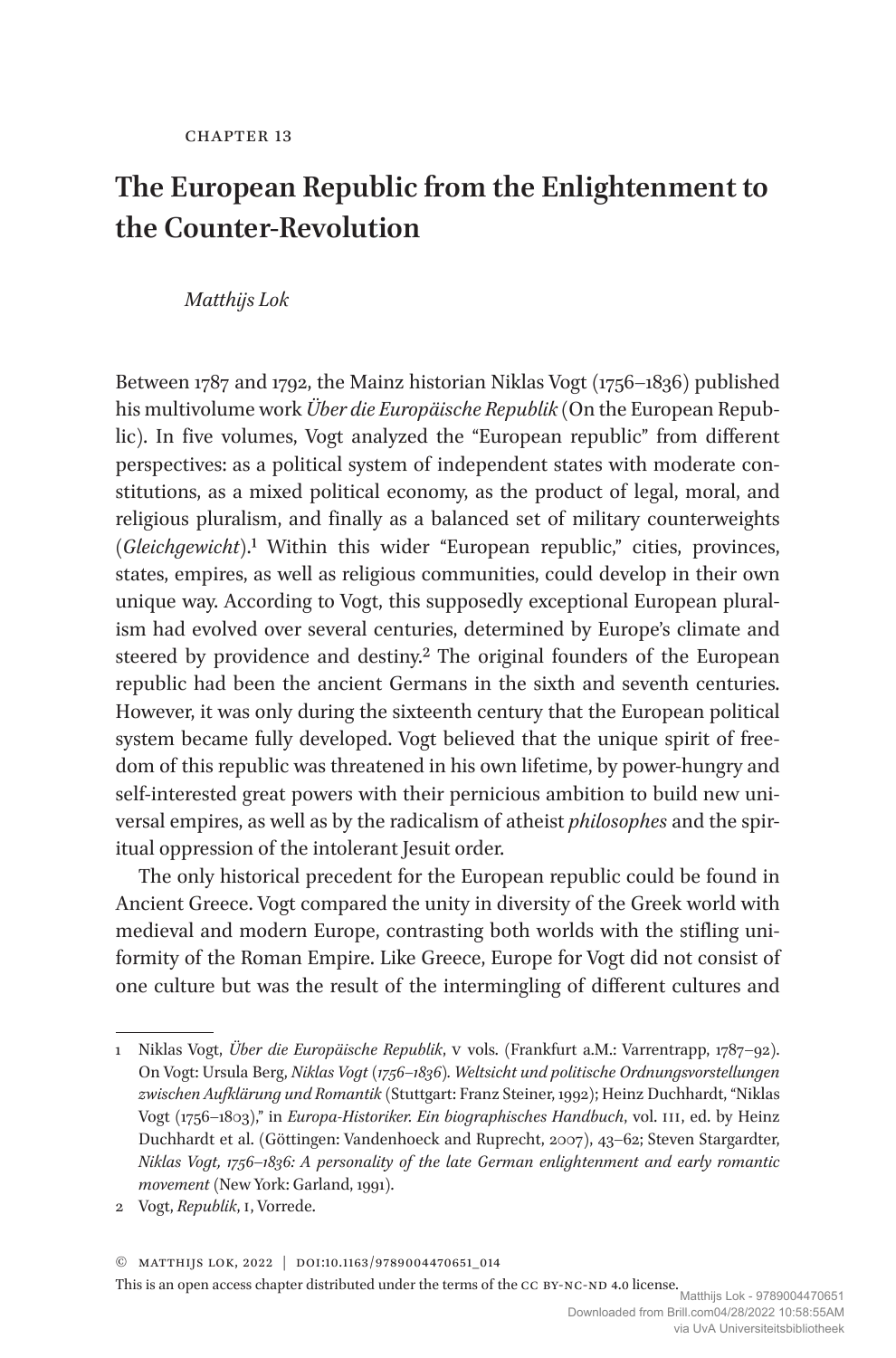peoples.3 In the eighteenth-century *Querelle des anciens et des modernes* Vogt characteristically took a middle position. Instead of claiming the superiority of either the ancient Greeks or the modern Europeans, he wrote that they were on equal footing in terms of cultural and scientific development. The comparison with ancient Greece also contained a warning. Classical Greece had over time become corrupted and decadent as a result of moral degeneration and the wrong kind of philosophy. Eventually the Greek world was submerged by first the Hellenist, and finally by the hegemonic Roman universal Empire.4 Vogt did not claim any originality for his ideas. He declared himself to be at the end of a tradition of a wide variety of authors from different European countries, including Mirabeau, Montesquieu, Necker, and Adam Smith.5 He also professed to be inspired by classical historians, in particular Tacitus and the Hellenistic Greek Polybius, who witnessed the rise of the Roman Empire and the demise of the independent Greek states in his lifetime.

In this essay, I will examine the conceptualization of the "European republic" from the middle of the eighteenth century to the early nineteenth century. This period in European and world history was characterized by the dramatic events of the revolutionary and Napoleonic decades. Ideas of European order, crafted by Enlightenment *philosophes*, were suddenly reformulated and given different meaning. I will focus attention on the parallels drawn by authors between the "modern" European republic and the classical world, in particular ancient Greece. I will discuss authors from the Francophone, Anglophone, and Germanophone traditions, which during this period functioned as models for authors writing in other languages and came to constitute a canon of experts on Europe and European history.<sup>6</sup>

Studying the conceptual history of the "European republic" in this period gives us insight into at least three important scholarly debates in the field of eighteenth-century political thought. To begin with, the eighteenth century has often been credited (or blamed) for the invention of the idea of "modern Europe," based on ideas of progress and urban and commercial civilization.7 As we shall see, the modern state system was conceptualized through

<sup>3</sup> Ibid., III, 62.

<sup>4</sup> Ibid., 81–84.

<sup>5</sup> Ibid, II, preface.

<sup>6</sup> M.M. Lok, "A Revolutionary Narrative of European History: Bonneville's 'History of Modern Europe' (1789–1792)," *History* 103, no. 3 (2018): 434–50.

<sup>7</sup> Olaf Asbach, ed., *Europa und die Moderne im Langen 18. Jahrhundert* (Hannover: Wehrhahn, 2014); Matthijs Lok, "La Construction de l'Europe moderne, entre esprit des Lumières et des Contre-Lumières," in *Histoire de la conscience européenne*, ed. by Antoine Arjakovsky (Paris: Salvator, 2016), 179–92.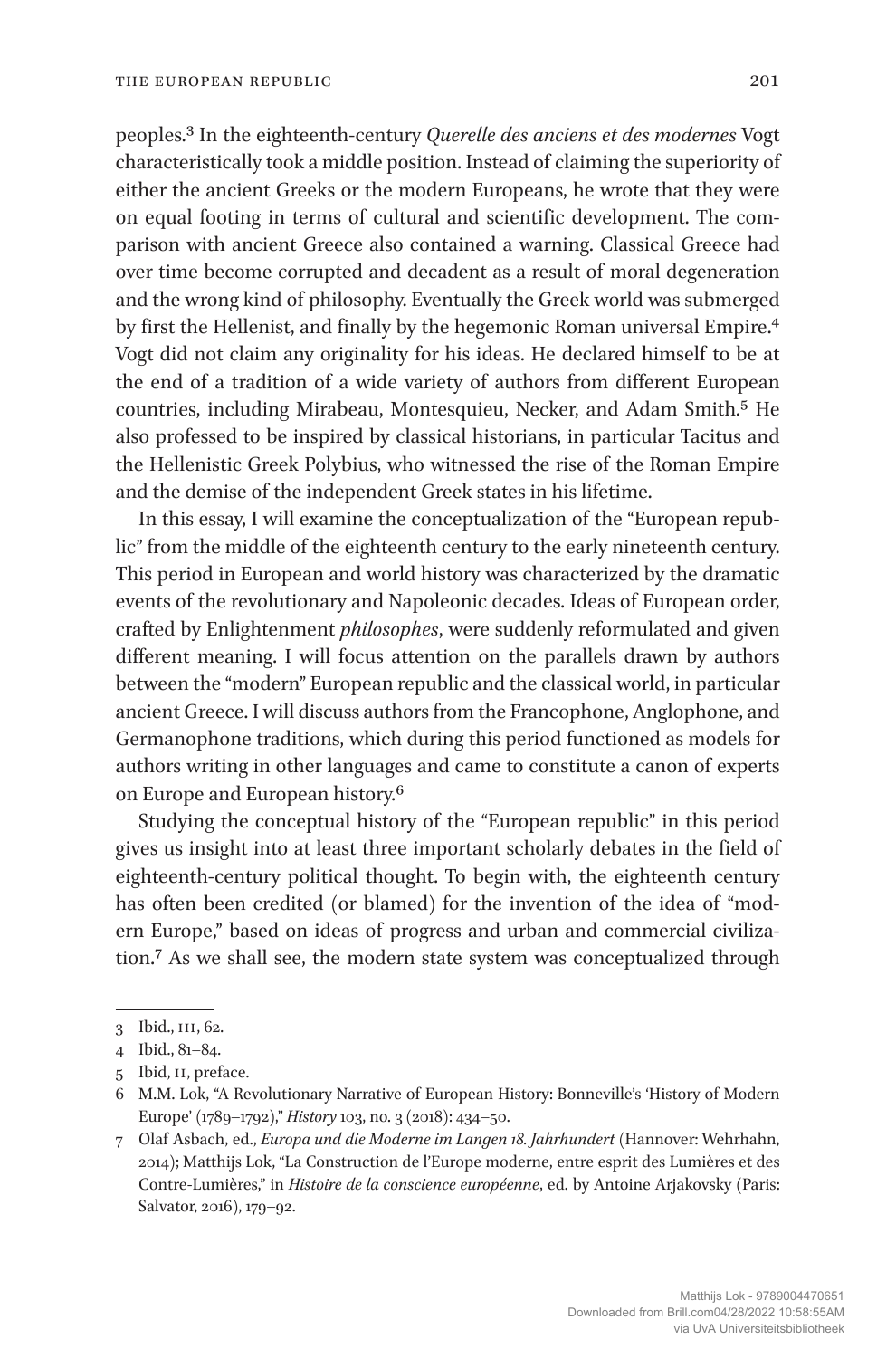the prism of the ancient world, but increasingly also by distancing "new" from "old" Europeans.8 Studying the conceptual history of the "European republic" between ancients and moderns will teach us more about the transition, or its absence, from cyclical to linear historical thinking.9

Moreover, conceptual histories of the "European republic" are often missing from studies on the history of republicanism.10 Pre-revolutionary historical republicanism is usually studied from the perspective of the state, not from the prism of the state system and the international order.11 As we could observe from the synopsis of Vogt's multivolume work, his concept of a European republic differed fundamentally from the interpretation of the "republic" in the tradition of classical republicanism as most prominently defined by John Pocock and Quentin Skinner. Vogt shared with classical republicans the Polybian pre-occupation with political freedom and the threat of losing this liberty through moral corruption and self-interest, resulting in a decline and fall of the political community.<sup>12</sup> For Vogt and other counter-revolution-

<sup>8</sup> See for this similar mechanism of drawing upon as well as distancing from past models: Matthijs Lok, "'A much superior situation': The ambivalent memory of the Dutch Revolt and the construction of the Dutch Restoration regime," in *A History of the European Restoration*, vol. II*, Culture, Society and Religion,* ed. by Michael Broers, Ambrogio Caiani, and Stephen Bann (London: Bloomsbury, 2019), 28–37.

<sup>9</sup> Reinhart Koselleck, *Vergangene Zukunft. Zur Semantik geschichtlicher Zeiten* (Frankfurt a.M.: Suhrkamp, 1979); idem, "Einleitung," in *Geschichtliche Grundbegriffe. Historisches Lexikon zur politisch-sozialen Sprache in Deutschland,* vol. I, ed. by Otto Brunner, Werner Conze, and Reinhart Koselleck (Stuttgart: Klett-Cota, 1979), 13–27. Cf. Erika Kuijpers and Judith Pollmann, "Introduction: On the Early Modernity of Modern Memory," in *Memory before Modernity: Practices of Memory in Early Modern Europe*, ed. by Erika Kuijpers et al. (Leiden: Brill 2013), 1–24.

<sup>10</sup> A chapter on the "European republic" is for instance absent from the standard work on European republicanism: Quentin Skinner and Martin van Gelderen, eds., *Republicanism: A Shared European Heritage*, II vols. (Cambridge: Cambridge University Press, 2005).

<sup>11</sup> For cosmopolitan republicanism: Pauline Kleingeld, *Kant and Cosmopolitanism: The Philosophical Ideal of World Citizenship* (Cambridge: Cambridge University Press, 2011). Kant's federal republicanism, however, is very different from the concept of the "European Republic" examined in this essay. Cf. Frank Ejby [Poulsen,](https://cadmus.eui.eu/browse?type=author&value=POULSEN,%20Frank%20Ejby) "A Cosmopolitan Republican in the French Revolution: The Political Thought of Anacharsis Cloots" (PhD thesis, European University Institute, 2018).

<sup>12</sup> In this sense, this kind of republicanism has similarities with the neo-Roman idea of freedom: Quentin Skinner, *Liberty before Liberalism* (Cambridge: Cambridge University Press, 1998); see more extensively: Matthijs Lok, "'A Just and True Liberty': The Idea of (Neo-Roman) Freedom in Francophone Counter-Revolutionary Thought (ca. 1780–1800)," in *Rethinking Liberty Before Liberalism,* ed. by Annelien de Dijn and Hannah Dawson (Cambridge: Cambridge University Press, forthcoming). On Polybius and classical republicanism: John Pocock, *The Machiavellian Moment: Florentine Political Thought and the Atlantic republican tradition* (Princeton: Princeton University Press, 1975), 77–85.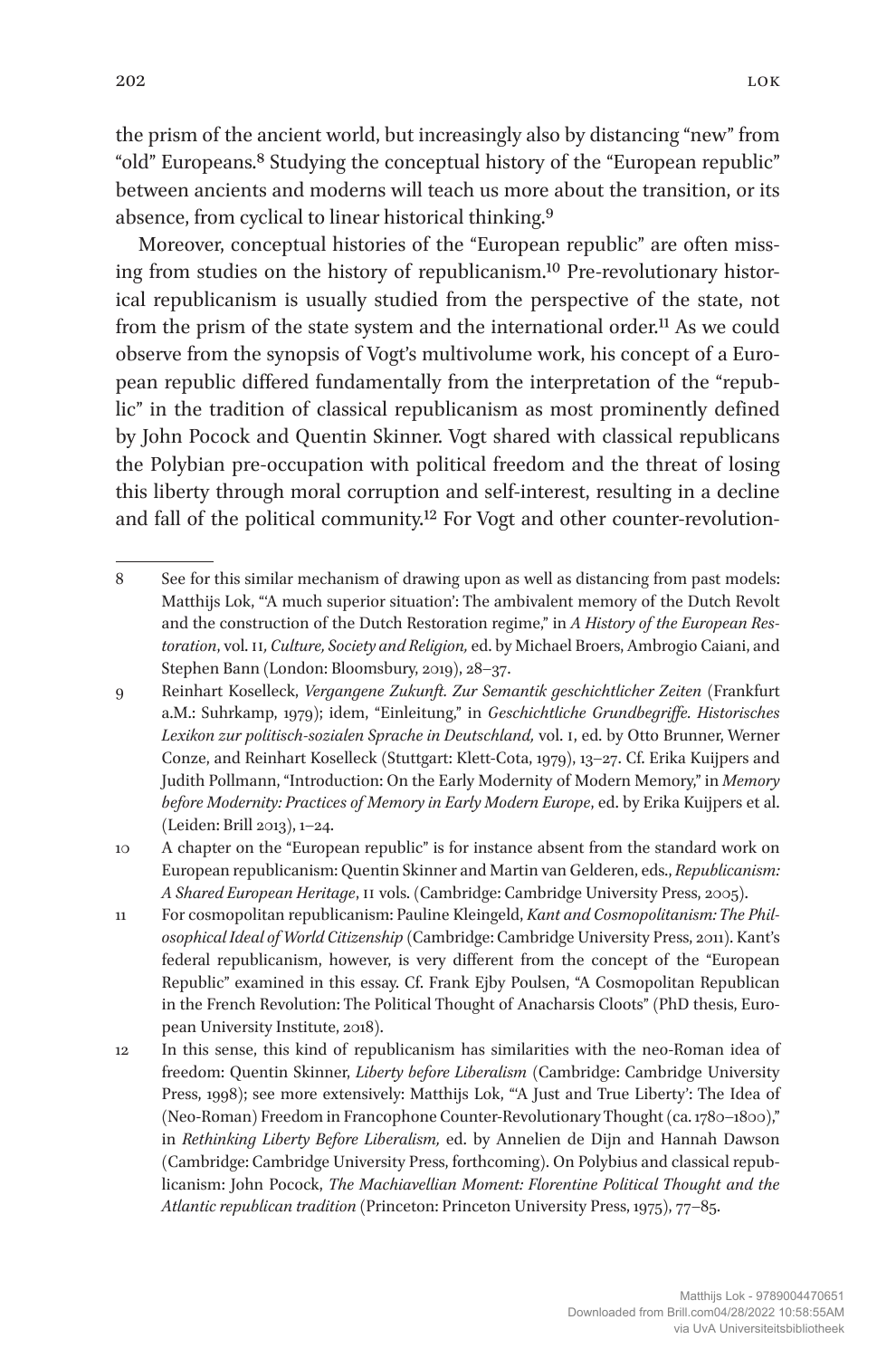aries, however, "freedom" was not in the first instance guaranteed by the political participation of virtuous citizens or by the precise form of the sovereign. Instead he believed liberty was best guaranteed by institutional pluralism, in the sense of the absence of a centralized political, economic, religious, or cultural power, combined with ideas of moderation, balance, the rule of law, and cultural diversity.13 By looking at this particular strand of "republicanism" beyond the state, if we can indeed call it by that name, we are able to broaden the definition of republicanism and study the concept of "republic" in entirely different political and ideological contexts.<sup>14</sup> We can also start examining the (dis)continuities between the eighteenth-century Enlightenment idea of the European republic and liberal and conservative internationalism and Europeanism in the nineteenth century.15

To a certain extent the notion of the European Republic drew on the humanist idea of the "Republic of Letters," as well as the even older concept of the *respublica christiana*.16 Its eighteenth-century Enlightenment formulation differed, however, from these older concepts in the sense that it referred not in first instance to an intellectual continent-wide network of learned individuals or a religious community, but primarily to a set of institutions that had developed over time. The defining characteristic of these institutions was their pluralist and fragmented nature with a common cultural, legal, and moral framework, resulting from a long historical evolution.17

I will argue that the European republic evolved from a moderate Enlightenment notion into a key concept of the counterrevolutionary and conservative

<sup>13</sup> Matthijs Lok, "'The Extremes Set the Tone': Counter-Revolutionary Moderation in Continental Conservatism (ca. 1795–1835)," in *The Politics of Moderation in Modern European History,* ed. by Ido de Haan and Matthijs Lok (Cham: Palgrave Macmillan, 2019), 67–88.

<sup>14</sup> Cf. Rachel Hammersley, *The English Republican Tradition and Eighteenth-Century France: Between the Ancients and the Moderns* (Manchester: Manchester University Press, 2010), 203.

<sup>15</sup> For instance: the eighteenth-century roots of J.S. Mill's "principle of systematic antagonism"; cf. Georgios Varouxakis, "Guizot's Historical Works and J.S. Mill's Reception of Tocqueville," *History of Political Thought* 20, no. 2 (1999): 292–312.

<sup>16</sup> On the concept of the "Republic of Letters": Anthony Grafton, "A Sketch Map of a Lost Continent: The Republic of Letters," [https://arcade.stanford.edu/rofl/sketch-map-lost](https://arcade.stanford.edu/rofl/sketch-map-lost-continent-republic-letters) [-continent-republic-letters.](https://arcade.stanford.edu/rofl/sketch-map-lost-continent-republic-letters) Cf. Floris Solleveld, "Afterlives of the Republic of Letters: Learned Journals and Scholarly Community in the Early Nineteenth Century," in *Erudition and the republic of letters* 5 (2020): 82–116.

<sup>17</sup> On the "Enlightenment narrative," see Karen O' Brien, *Narratives of the Enlightenment: Cosmopolitan History from Voltaire to Gibbon* (Cambridge: Cambridge University Press, 1997); John Pocock, *Barbarism and Religion*, vol. II, *Narratives of Civil Government* (Cambridge: Cambridge University Press, 1999); on the Dutch variation of the "Enlightenment narrative," see Eleá de la Porte, "Verlichte verhalen. De omgang met het verleden in de Nederlandse verlichting" (PhD thesis, University of Amsterdam, 2019).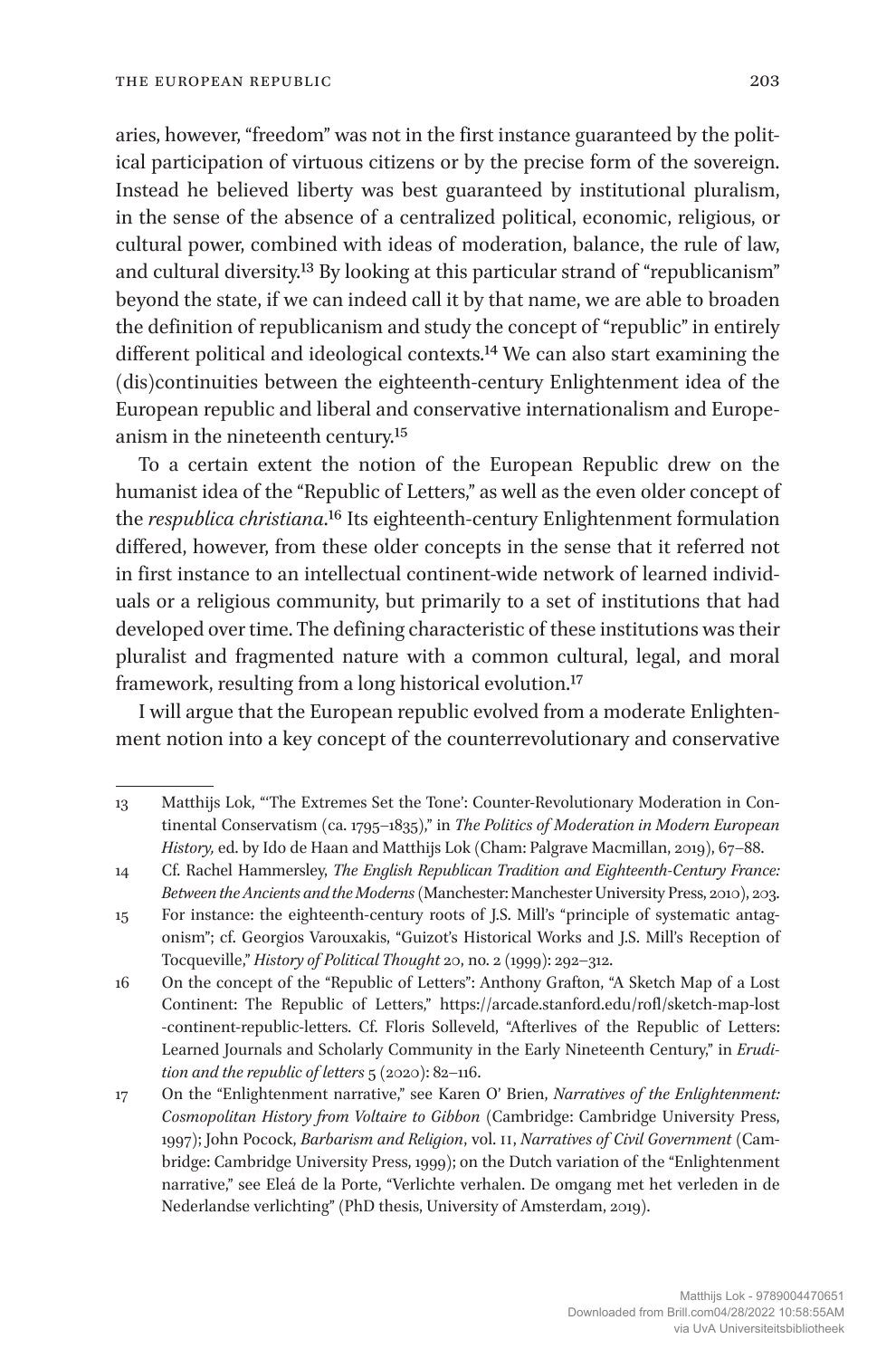ideological war against the French revolutionaries.18 As has been pointed out by Wyger Velema on many occasions, Enlightenment and conservatism do not pose a contradiction or dichotomy, but merged in several ways in the revolutionary era.19 Focusing on the pluralist European republic as counterrevolutionary concept provides us also with a fresh approach towards early conservatism. This view counters the cliché of early conservatism as the defense of the local, the regional, or the national against revolutionary cosmopolitanism and universalism.20 The idea of the European republic or commonwealth became one of the ideological foundations of the post-Vienna monarchical order.

### **1 Matrices of Enlightenment Europe**

In *Über die Europäische Republik,* Vogt used a wide variety of authorities from different countries.<sup>21</sup> One of his most important sources was Charles Louis de Secondat, baron de Montesquieu. This is perhaps not surprising, as according to Celine Spector and Antoine Lilti, Montesquieu's oeuvre formed the "matrix of the enlightened reflection on Europe."22 Like Vogt, Montesquieu had explicitly linked what he regarded as Europe's unique freedom to its pluralist, that

<sup>18</sup> Counter-revolutionaries are defined here as the self-declared opponents of the French Revolution and its legacy. The concept of Counter-revolution, however, was used by contemporaries in various ways and carried different meanings. See: Friedemann Pestel, "On Counter-revolution: Semantic Investigations of a Counterconcept during the French Revolution," *Contributions to the History of Concepts* 12 (2017): 50-75; F. Pestel, "Contre-révolution," in: *Handbuch politisch-sozialer Grundbegriffe in Frankreich 1680*–*1820,* ed. by J. Leonhard, H.-J. Lüsebrink, and Rolf Reichhardt (forthcoming).

<sup>19</sup> Wyger Velema, "Enlightenment against Revolution: The Intellectual Origins of Dutch Conservatism," in *Cosmopolitan Conservatisms: Countering Revolution in Transnational Networks, Ideas and Movements (c. 1700*–*1930)*, ed. by Matthijs Lok, Friedemann Pestel, and Juliette Reboul (Leiden: Brill, 2021); idem, *Enlightenment and Conservatism in the Dutch Republic: The Political Thought of Elie Luzac (1721*–*1796)* (Assen: Van Gorcum, 1993). For the concept of 'conservatism', see the introduction by Lok, Pestel and Reboul, *Cosmopolitan conservatisms*, 1–40.

<sup>20</sup> See for instance the still influential work of Klaus Epstein, *The Genesis of German conservatism* (Princeton: Princeton University Press, 1966).

<sup>21</sup> Vogt also referred to Germanophone authors such as Leibniz, Pufendorf en Von Justi.

<sup>22</sup> Antoine Lilti and Céline Spector, "Introduction: l'Europe des Lumières, généalogie d'un concept," in *Penser l'Europe au XVIIIe siècle. Commerce, Civilisation, Empire,* ed. by Antoine Lilti and Céline Spector (Oxford: Voltaire Foundation, 2014), 1–9; Jean Goldzink, 'Montesquieu et l'Europe', in *L'idée de l'Europe au fil de deux millénaires*, ed. by Jacques Perrin (Paris: Beauchesne, 1994), 141–59; Alberto Postigliola and Maria Bottaro, eds., *L'Europe de Montesquieu: actes du Colloque de Gênes, 26*–*29 mai 1993* (Oxford: Voltaire Foundation, 1995).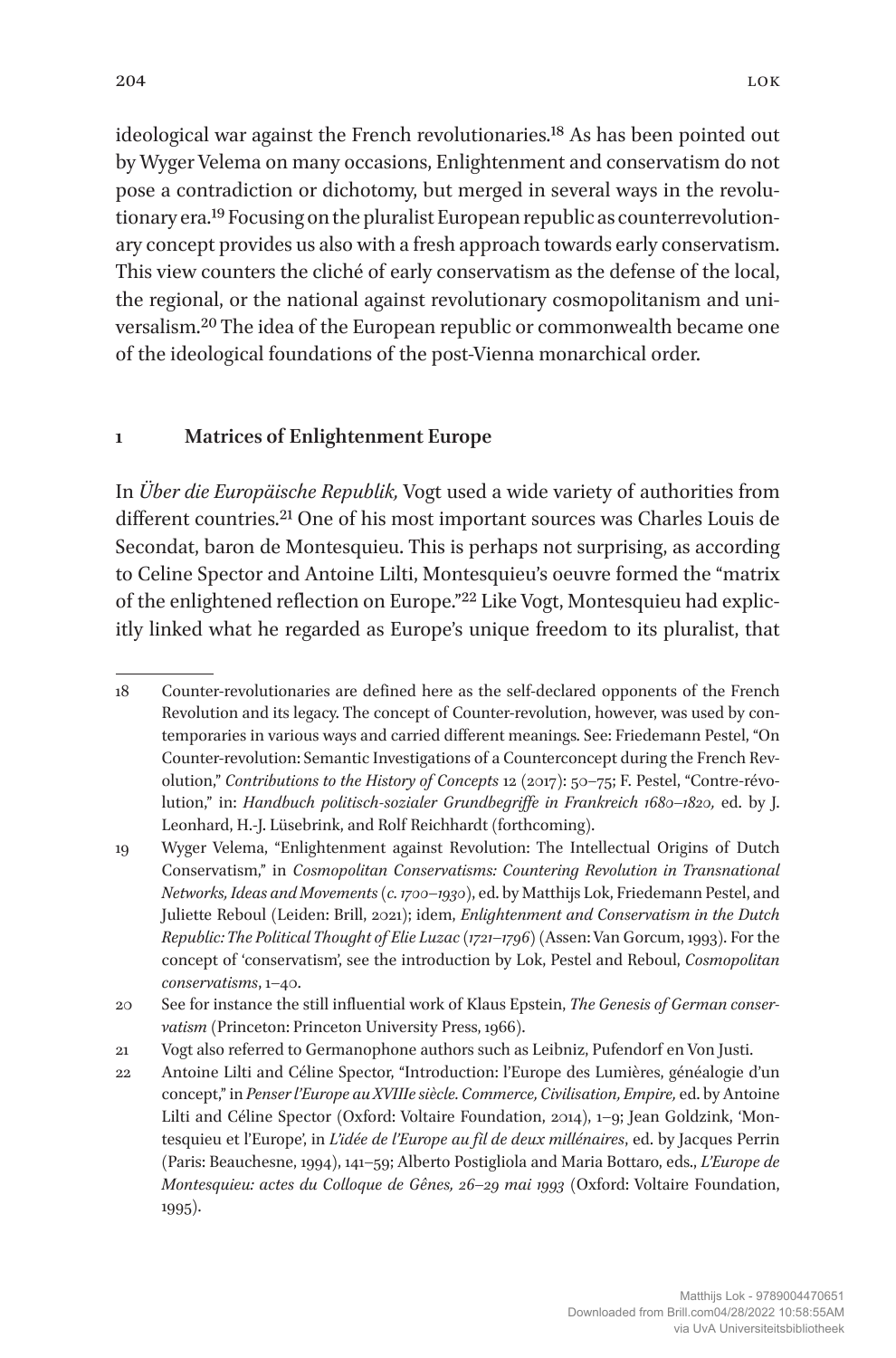is politically and institutionally fragmented, character.<sup>23</sup> Already in his earlier work, *Réflections sur la monarchie universelle en Europe* (Reflections on the Universal Monarchy in Europe), written around 1734, Montesquieu had argued that universal empires based on military hegemony were no longer compatible with modern civilization in Europe, nor with contemporary warfare. Centralized empires could exist only in "archaic" societies such as still existed in Asia.24 Imperial states ruled by a despot as a rule strove for uniformity, whereas in moderately sized states powers counterbalanced each other. Due to climate and geography among other factors, Europe was characterized by small republics and medium-sized commercial monarchies, and this made freedom in this part of the world possible.25 Montesquieu continued this argument in his magnum opus *De l'esprit des lois* (The Spirit of the Laws, 1748), stating, in the tradition of classical republicanism, that freedom is best guaranteed in small and medium-sized states, such as existed in Western and Central Europe. Montesquieu equated Europe with freedom and "moderation," and Asia with an unrestrained exercise of power.26

Montesquieu was critical towards the Roman legacy: in his view the Roman Empire had lost its freedom as a result of its imperial conquests, causing its decline and fall.27 The Germanic tribes, no doubt less developed than the Romans, had, by contrast, retained their freedom and independence by experimenting with an early form of representative institutions. Although Europe's history was according to Montesquieu characterized by the absence of a unitary authoritative structure, this did not mean that pluralism was always self-evident, and that Europe was immune from despotism.28 In his *Réflec-*

<sup>23</sup> On Montesquieu's aristocratic idea of freedom: Annelien de Dijn, *French Political Thought from Montesquieu to Tocqueville: Liberty in a Levelled Society?* (Cambridge: Cambridge University Press, 2008); idem, *Freedom: An Unruly History* (Cambridge, Mass: Harvard University Press, 2020).

<sup>24</sup> Montesquieu, *Réflexions sur la monarchie universelle en Europe* (1734), ed. by Michel Porret (Genève: Droz, 2000).

<sup>25</sup> Montesquieu, *Réflexions*, 94; Céline Spector, *Montesquieu. Liberté, droit et histoire* (Paris: Michalon, 2010).

<sup>26</sup> Montesquieu, *The Spirit of the Laws* (Cambridge: Cambridge University Press, 1989), 283.

<sup>27</sup> Montesquieu, *Considérations sur les causes de la grandeur des Romains et de leur décadence,* ed. by Catherine Volpilhac-Auger (Paris: Gallimard, 2008). In this earlier work (published in Amsterdam in 1734) Montesquieu explained the decline and fall of the Roman Empire as the result of the establishment of a Roman universal monarchy that destroyed Roman freedom, the foundation of Rome's rise. Catherine Volpilhac-Auger, "Considérations sur les causes de la grandeur des Romains et de leur décadence*,*" *A Montesquieu Dictionnary,* [http://dictionnaire-montesquieu.ens-lyon.fr/en/article/1376399421/fr/.](http://dictionnaire-montesquieu.ens-lyon.fr/en/article/1376399421/fr/)

<sup>28</sup> Montesquieu, *Spirit of the Laws*, 136. Cf. chapter II.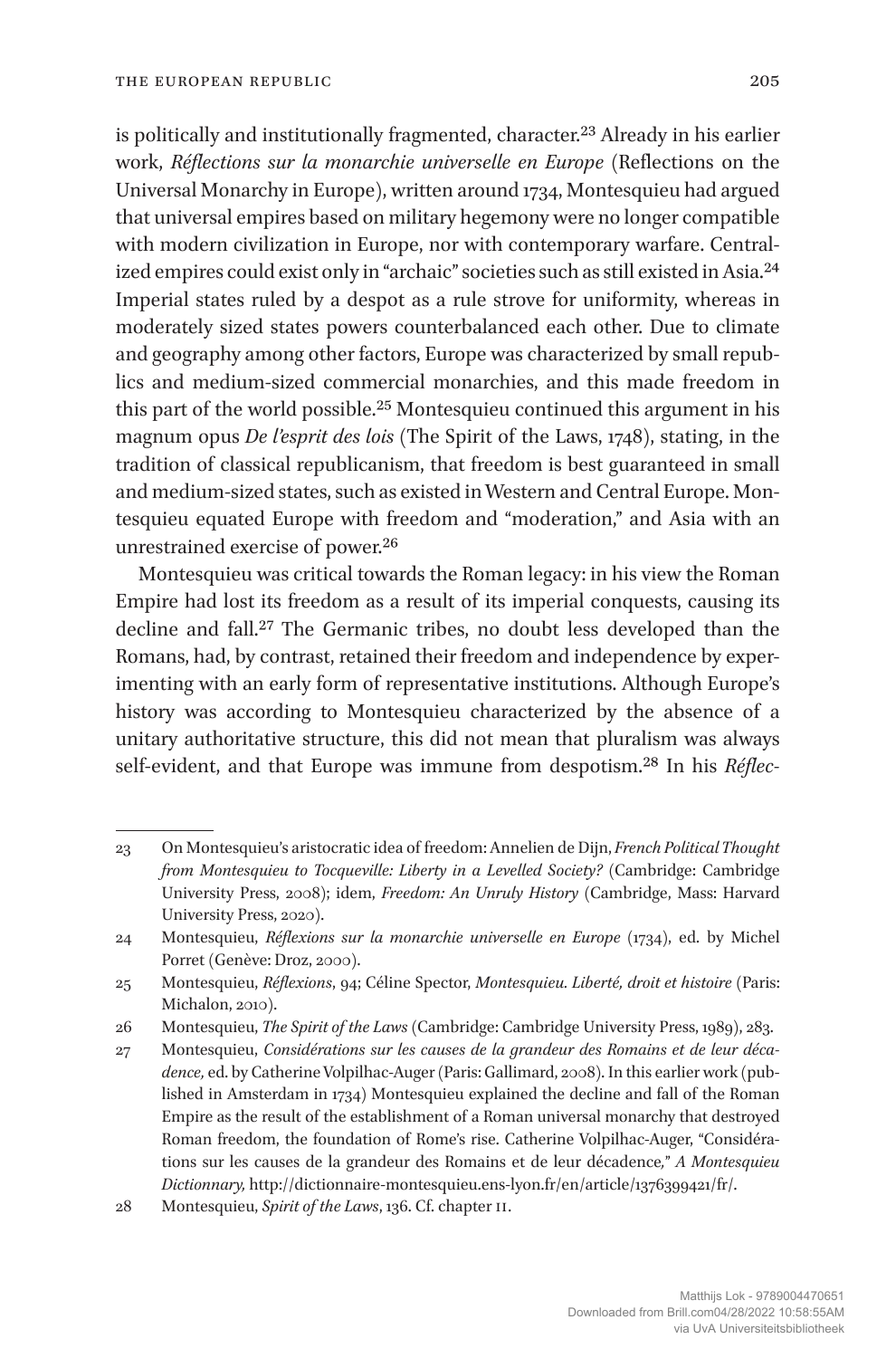*tions sur la monarchie universelle*, Montesquieu referred to Europe as a "nation composed of several nations," but the concept of Europe itself as a "republic" did not seem to figure prominently in his works.29 He did, of course, advance the "federal republic" as an ideal solution for republics that were too small in scale to survive in a political world dominated by monarchies, based on the model of the federations of the ancient Greek republics. This federal republic constituted an "agreement by which many political bodies consent to become citizens of the larger state that they want to form. It is a society of societies that make a new one, which can be enlarged by new associates that unite with it."30 But Montesquieu was primarily thinking here of the Republic of the United Provinces, the German empire, and the Swiss federation as modern federal republics, rather than conceiving of Europe as a whole as such.

Voltaire, by contrast, whose *Essai sur les mœurs et l'esprit des nations* ([Essay](https://en.wikipedia.org/wiki/Essai_sur_les_m%C5%93urs_et_l%27esprit_des_nations)  [on the Customs and the Spirit of the Nations](https://en.wikipedia.org/wiki/Essai_sur_les_m%C5%93urs_et_l%27esprit_des_nations), 1756) became the most influential articulation of the "Enlightenment narrative" of European history, did define Europe as a great "republic." In *Le siècle de Louis XIV* (The Age of Louis XIV, 1751), Voltaire, like Montesquieu, characterized the "European republic" as, on the one hand, politically fragmented and comprising a diversity of regimes, but, on the other, as sharing a common culture, religion, and morals:

For a long time, Christian Europe (with the exception of Russia) could have been viewed as a large republic split into several states, some of which were monarchies, other mixed; some aristocratic, other popular; but all corresponding with each other; all having a same basis of religion, though they were divided in several sects; all having the same principles of public law and politics, unknown in other parts of the world.31

British authors also influenced Vogt's pluralist idea of the European republic in important ways. David Hume, to begin with, published an important interpretation of European pluralism in his *Historical Essays,* comparing modern

<sup>29</sup> "L'Europe n'est plus qu'une nation composée des plusieurs." Montesquieu, *Réflexions,* 105.

<sup>30</sup> Montesquieu, *Spirit of the Laws,* 131. Lee Ward, "[Montesquieu on Federalism and Anglo-](https://rug.on.worldcat.org/detailed-record/4659873591?databaseList=638&scope=wz:6544)[Gothic Constitutionalism,](https://rug.on.worldcat.org/detailed-record/4659873591?databaseList=638&scope=wz:6544)" *Publius: The Journal of Federalism* 37, no. 4 (2007): 551–577. Ward discusses Montesquieu's federalism only on a national level. On Europe as a "federation": Lilti and Spector, "Introduction," 6.

<sup>31</sup> Voltaire, "The Century of Louis XIV (1751)", quoted in *The Idea of Europe: Enlightement Perspectives*, ed. by Catriona Seth and Rotraud von Kulessa (Open book publishers, [https://](https://books.openedition.org/obp/4281) [books.openedition.org/obp/4281\)](https://books.openedition.org/obp/4281). Antoine Lilti, "La civilisation est-elle européenne? Ecrire l'histoire de l'Europe au XVIIIe siècle," in *Penser*, ed. by Lilti and Spector, 139–66.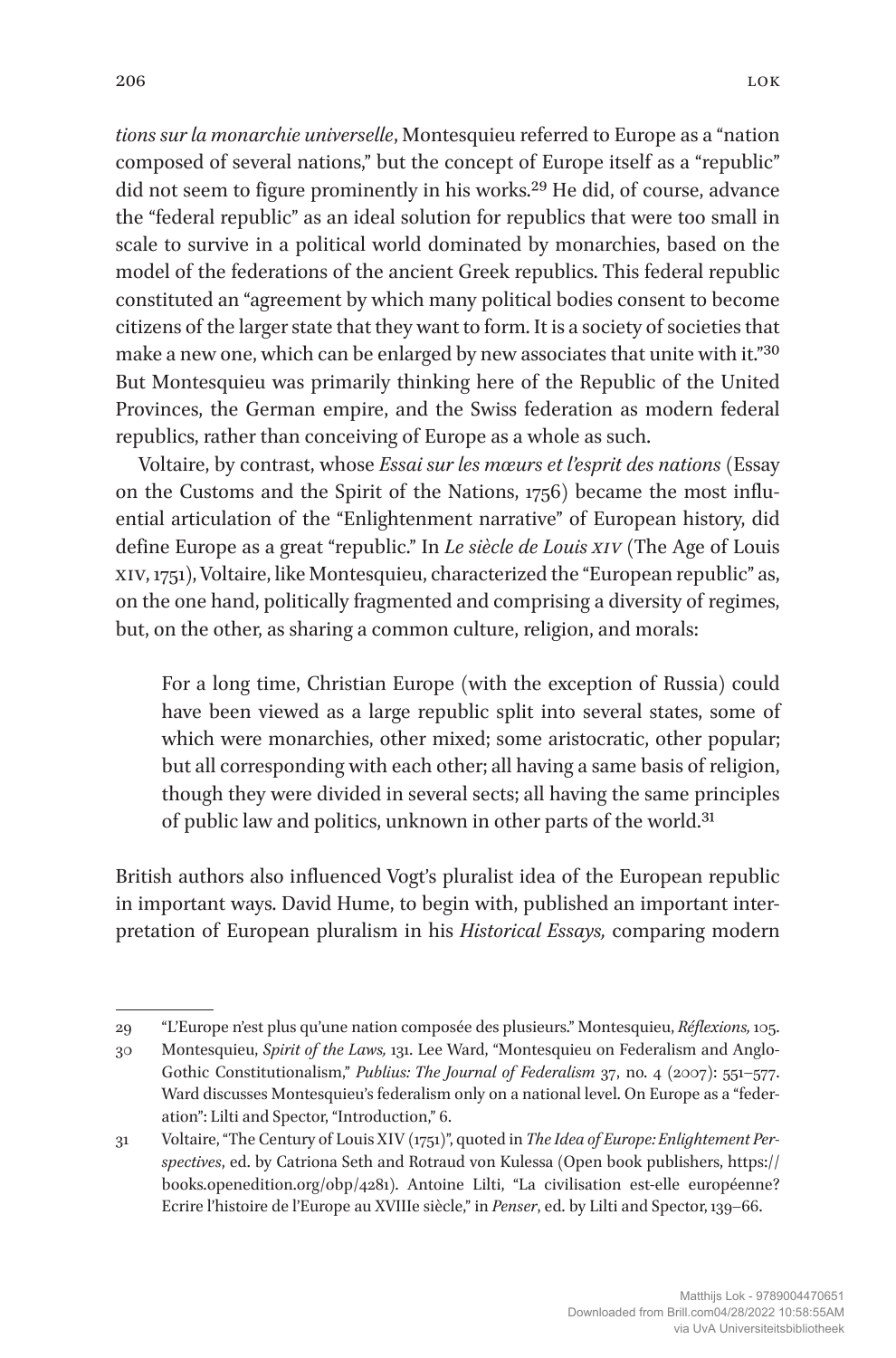Europe with the ancient Greeks.32 In his essay "Of the rise and progress of the arts and sciences" (1742), Hume tried to find general explanations for the development of the arts and sciences. Cultural achievements could not be ascribed only to the exceptional talents of a few men, he argued. Instead he tried to uncover "general causes and principles," which could be found in peoples as a whole.<sup>33</sup> Hume's first observation was that the arts could flourish only among people who enjoyed a free government: "these refinements require curiosity, security and law not to be found in despotic governments."34 More freedom could be found in a system of smaller and medium-sized states than in large empires that tended towards despotism. For Hume, however, it was not the republic but a moderate, medium-sized mixed monarchy, such as Great Britain, that was most conducive to freedom.35

In Hume's view, a system of smaller states was also more beneficial to the arts because it created an atmosphere of cultural competition necessary for intellectual and artistic creativity.36 Ancient Greece was a good example: "Greece was a cluster of principalities, which soon became republics; and being united by their near neighbourhood, and by the ties of the same language and interest, they entered in the closed intercourse of commerce and learning […] Their contention and debates sharpened the wits of men."37 According to Hume, the relation between the states in ancient Greece was based on the principle of the "balance of power," although it was a cruder and more violent version of the modern European one.38 The rise of the Roman Empire and the coming of Christianity ended this Greek cultural pluralism by imposing political and religious uniformity. The Catholic Church could be regarded as "one large state" or empire. The end of political fragmentation in Greece was for Hume the main reason for the decline of the arts and sciences, as well as freedom in the ancient Greek world.

Modern Europe was described by Hume as a restored Greece on a much larger scale: "mankind having at length thrown off this yoke (of the church) affairs are now returned nearly to the same station as before, and Europe is at

<sup>32</sup> James Harris*, Hume: An intellectual Biography* (Cambridge: Cambridge University Press, 2015).

<sup>33</sup> David Hume, "Of the Rise and Progress of the Arts and Sciences," in: idem, *Essays Moral, Political and Literary* (Carmel, Ind.: Liberty Fund, 1985), 114.

<sup>34</sup> Ibid., 119.

<sup>35</sup> Hume, "Of the Liberty of the Press," in idem, *Essays*, 10. According to Hume, sciences generally flourished most in republics, the arts in monarchical states: Hume, "Rise," 124.

<sup>36</sup> Ibid., 119.

<sup>37</sup> Ibid., 120.

<sup>38</sup> Hume, "Of the balance of power," 338.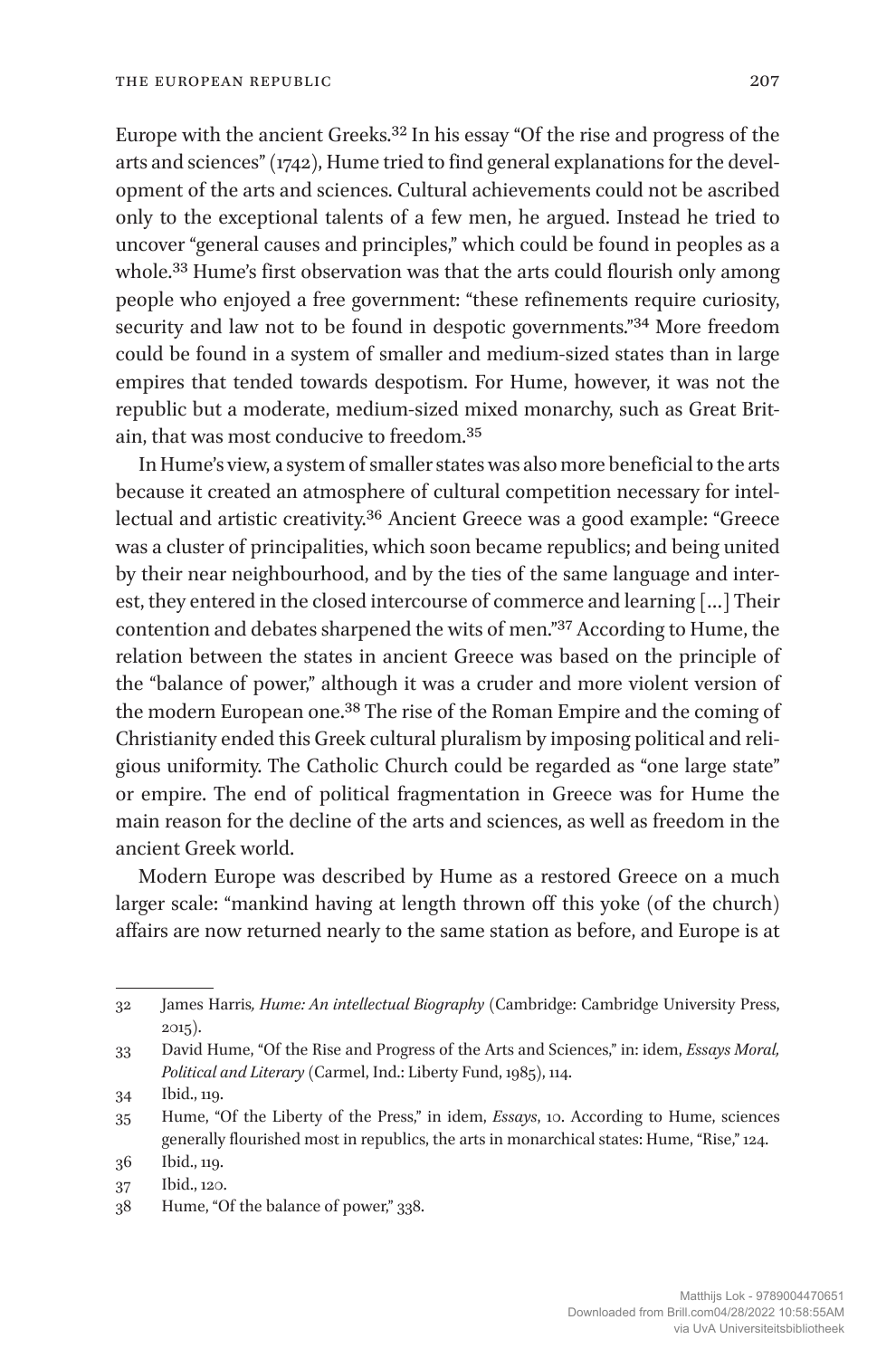present a copy at large, of what Greece was formerly a pattern in miniature."39 The competition and lack of a central authority in Europe resulted in increased freedom and the flourishing of the arts and sciences. No philosophical system could attain a hegemonic position. Hume contrasted modern Europe with China, where the imperial administration had imposed Confucianism as the dominant philosophy, resulting in the slow development of sciences in that state.40 The fact that Europe had seen more ruptures and crises than China had been advantageous to the cultural and philosophical development of Europe, as religious and political authorities had been challenged more fundamentally, "dethroning the tyrannical usurpers over human reason."41 Although Vogt disagreed with Hume on the role of Christianity, they both considered ancient Greece as well as modern Europe pluralist and free political worlds.

Hume's countryman, the moderate Protestant historian and minister William Robertson (1721–1793), was the representative of the Scottish Enlightenment most cited by Vogt.42 In particular his three-volume *History of the Reign of Charles V* (1769) had an enormous influence on the writing of European history on the continent.<sup>43</sup> Building on the work of Montesquieu and Voltaire as well as on that of Hume, Robertson wrote a history of the European state system. In the extensive prologue, Robertson described the long prehistory of the state system. Like Montesquieu, Robertson argued that Europe's unique development started with the destruction of the hegemonic and repressive Roman Empire by the crude but freedom-loving Germanic tribes. Over the course of the Middle Ages, the European institutions slowly developed. Despite its reputation for intolerance and fanaticism, the era of the Crusades gave an impetus to the development of trade and the rediscovery of ancient knowledge due to contacts with the Arab world. Robertson had a nuanced view of the role of the Catholic Church: on the one hand, he described intolerant popes' attempts to hinder progress and suppress knowledge, while, on the other hand, he acknowledged the role of the Church in civilizing Europe.44

<sup>39</sup> Hume, "Rise," 121.

<sup>40</sup> Ibid., 122.

<sup>41</sup> Ibid., 123.

<sup>42</sup> For instance: Vogt, *Republik*, I, 62.

<sup>43</sup> William Robertson, *The History of the Reign of the Emperor Charles V with a View of the Progress of Society in Europe, from the Subversion of the Roman Empire, to the Beginning of the Sixteenth Century*, III vols. (London: W. Strahan, 1769); Jeffrey Smitten, "William Robertson: The Minister as Historian," and David Allen, "Identity and Innovation: Historiography in the Scottish Enlightenment," in *A Companion to Enlightenment Historiography*, ed. by Sophie Bourgault and Robert Sparling (Leiden: Brill, 2013), 101–32 and 307–42.

<sup>44</sup> Robertson, *The History*, I, 10–81.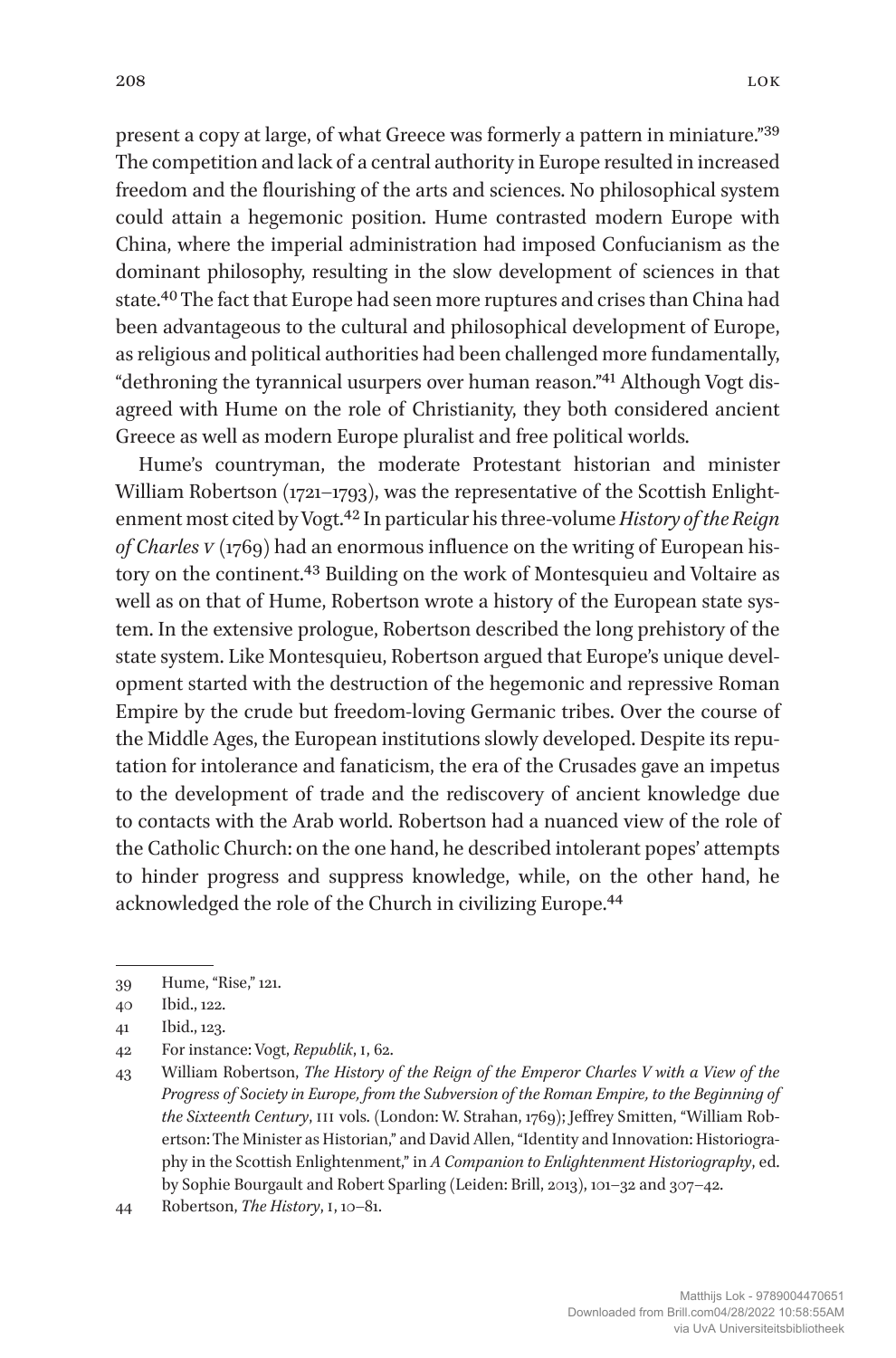Robertson particularly underscored the importance of the growth of cities on the development of states as well as on the rise of commerce and freedom. These cities enabled, for instance, the European kings to become relatively independent from nobility. The increasing centralization of medieval states stimulated progress and development. Representative institutions developed all over Europe and legal systems became more uniform and rational. The growth of commerce "polished the manners of the European nations."45 At the end of the fifteenth century, the different European kingdoms increasingly became integrated, "the affairs of the different kingdoms becoming more frequently, as well as more intimately connected, they were gradually accustomed to act in concert and in confederacy."46 This development culminated in the rise of a continental, European balance of power in the sixteenth century as a result of the rivalry between the Habsburg emperor Charles V and Francis I of France: "it was only during the reign of Charles V that ideas on which this system is founded became first to be fully understood."47 Robertson's narrative of European history, as an unfolding of freedom and progress in relation to the development of a balanced state system, found its way into many other histories of Europe written by British and continental historians.48

#### **2 A Balanced System**

We return to Vogt in Mainz now to see what happened to his typically Enlightenment idea of the pluralist "European republic" in the turmoil of the revolutionary decades. Like many of his fellow Germans, Vogt had, as an Enlightenment reformer, initially welcomed the outbreak of the French revolution as an opportunity for the renewal of society. However, when his works were used as propaganda by the Mainz revolutionaries in 1792, he turned against the revolution. After a period of indecision, he eventually fled Mainz and went into exile. As a result of the invasion of French revolutionary armies, he emigrated for good in 1797, becoming an advisor to Karl Theodor von Dalberg, the last elector of Mainz and chancellor of the Holy Roman Empire. Vogt followed his

<sup>45</sup> Ibid., 81.

<sup>46</sup> Ibid., 90.

<sup>47</sup> Ibid., 90.

<sup>48</sup> For instance: [William Russell], *The History of Modern Europe, with an Account of the Decline and Fall of the Roman Empire and a View of the Progress of Society from the Fifth to the Eighteenth Century*, V vols. (London: Robinson, 1779–84); on the adaption of Russell's history by the French revolutionary historian Nicolas de Bonneville: Lok, "Revolutionary Narrative," 438–39.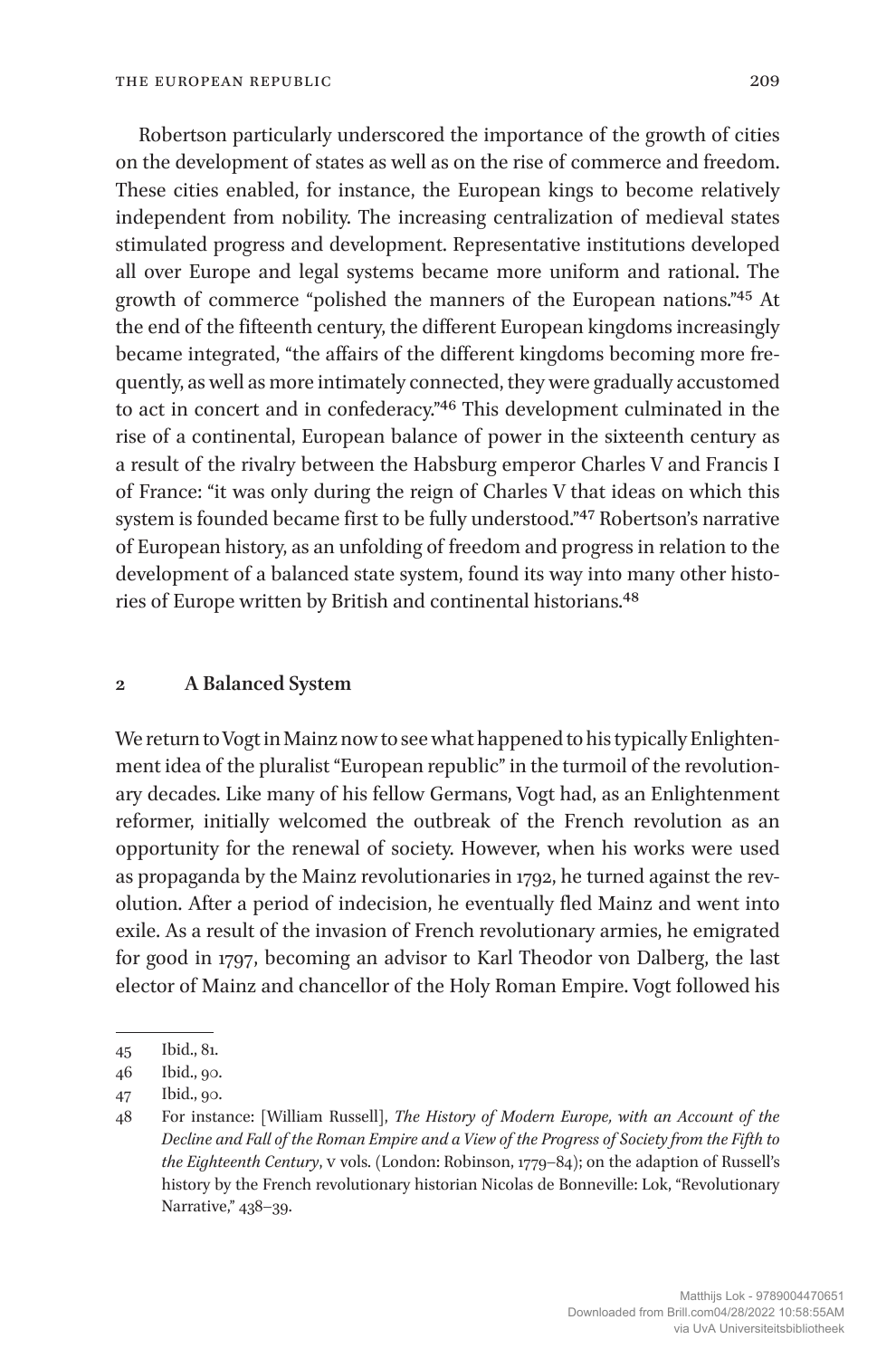patron in supporting Napoleonic rule in the German lands: in 1804 he even

attended the coronation of Napoleon in Notre Dame. After the collapse of the Napoleonic Empire, Vogt became a senator in the city of Frankfurt. He was buried on the estate of his old student from his days as history professor of the University of Mainz, the architect of the post-Vienna Restoration order, Clemens von Metternich.49

In his widely sold *System des Gleichgewichts und der Gerechtigkeit* (System of Balance and Justice, 1802), the work he himself later regarded as his magnum opus, Vogt was decidedly more pessimistic and cynical about the possibility of a state system based on the principles of law rather than power play. Whereas in his book on the European Republic, he had been critical of the role of the clergy as an obstacle to progress, he now saw the Catholic Church primarily as a bulwark of social and political order. Abstract French philosophy was generally blamed for the revolutionary chaos. The European "republic" was in this work called a "commonwealth" (*Gemeinwesen*), rather than a "republic," as the word "republic" had been discredited as a result of the French radical republic of 1792–94.<sup>50</sup> He still defended a pluralist idea of European order, warning against excessive patriotism as well as cosmopolitanism. He also advocated active public involvement by adult middle-class males, harnessing classical republic ideals for the counterrevolutionary course.<sup>51</sup>

From 1804 onwards, he would place his European pluralist ideals in service of a new cause: the Napoleonic Empire.52 Rather than the product of the French revolution, Vogt regarded Napoleon as a new Charlemagne, a restorer of Christian traditions and order. Napoleon's empire would safeguard the institutional diversity and plurality of Europe, and Germany in particular, against the boundless materialism of the British and the aggressive militarism of the Russians, and to a lesser extent the Prussians. Ultimately, Napoleon was for Vogt not only a military conqueror or an empire-builder, but the regenerator

<sup>49</sup> Berg, *Vogt.*

<sup>50</sup> Edmund Burke also referred to Europe as a "commonwealth": Edmund Burke, *Revolutionary Writings,* ed. by Ian Hampsher-Monk (Cambridge: Cambridge University Press, 2014); Richard Bourke, *Empire & Revolution: The Political Life of Edmund Burke* (Princeton: Princeton University Press, 2014).

<sup>51</sup> [Niklas Vogt], *System des Gleichgewichts und der Gerechtigkeit*, II vols. (Frankfurt a.M.: Andreäischen Buchhandlung, 1802). Cf. Niklas Vogt, *Historische Testament,* vol. II (Mainz: Florian Kupferberg, 1815), vii.

<sup>52</sup> Vogt could be termed a "political weathervane," or political survivor, a familiar persona of this era. Cf.: Pierre Serna, *La Répubique des girouettes. Une anomalie politique: la France de l'extrême centre (1789*–*1815… et au-delà)* (Seyssel: PUR, 2005); Matthijs Lok, *Windvanen. Napoleontische bestuurders in de Nederlandse en de Franse Restauratie, 1813*–*1820* (Amsterdam: Bert Bakker, 2009).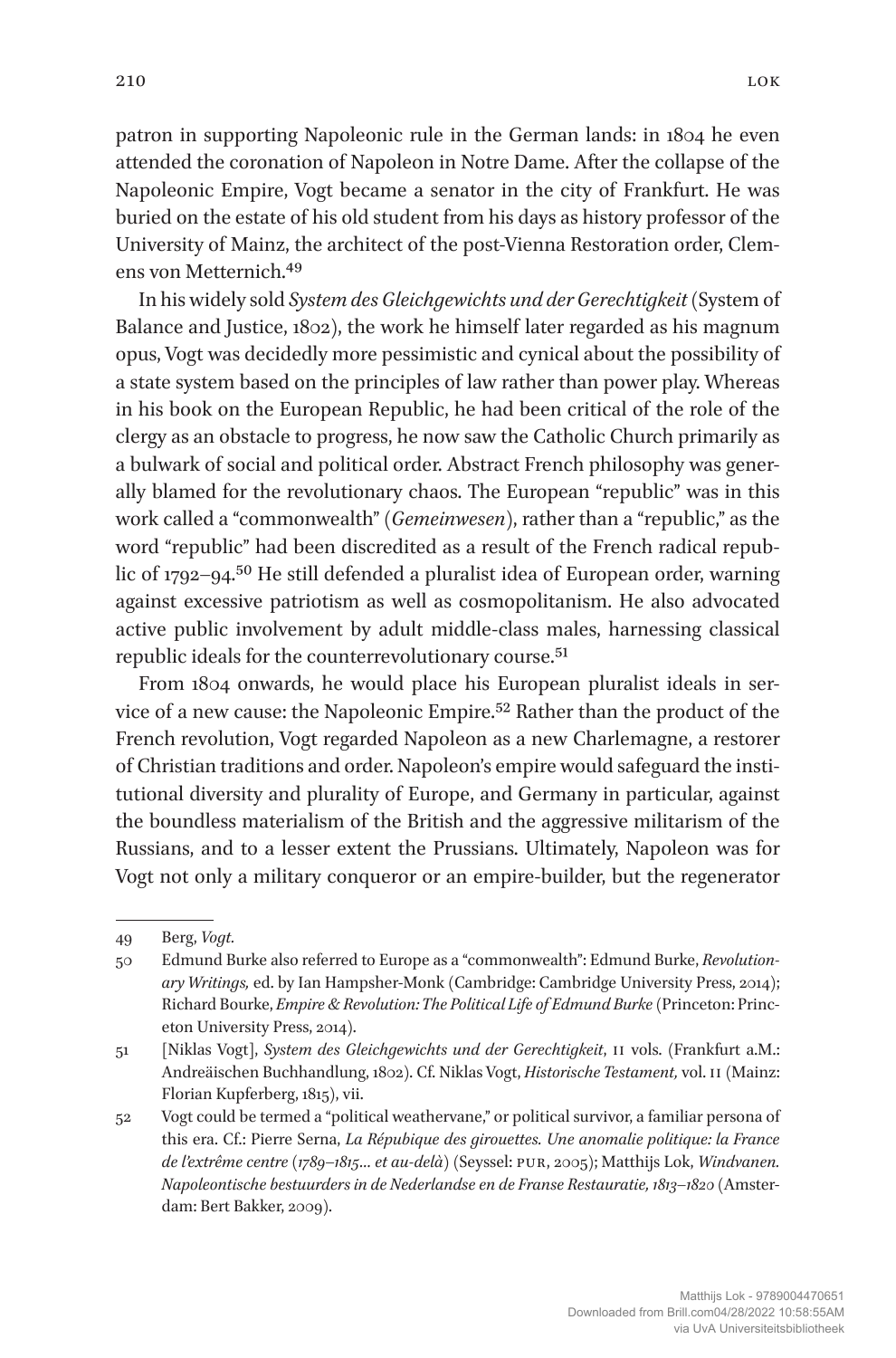of a civilization.53 Napoleon would renew and reinvigorate the corrupted and decadent European civilization, ushering in an era of true Christian Enlightenment.54 The revolutionaries had tried to destroy the pluralism and diversity of European states and thus also almost destroyed European culture itself. By protecting Europe's unique political pluralism, Napoleon would herald a new European cultural Renaissance.55 After the collapse of the Empire, Vogt would project his pluralist Europeanism onto the new order created at Vienna, which in his view should be modelled on the ancient Germanic and Christian constitution. Eventually Vogt was disappointed with what he regarded as the failure of Vienna to build a regenerated European moral and religious civilization and order.

Vogt was not the only Germanophone historian who would use an Enlightenment pluralist narrative to advance a counterrevolutionary agenda. In his *Über den Ursprung und Charakter des Krieges gegen die Französische Revoluz*ion (On the Origin and Nature of the War against the French Revolution, 1801), the influential counterrevolutionary and anti-Napoleonic publicist Friedrich von Gentz (1764–1832), a former student of Kant, described the European state system as a "European Republic" or a "political federation."56 This European republic consisted of a great variety of individual states with their unique characteristics and political trajectory, which nonetheless all formed a community (*Gemeinschaft*) as a result of numerous connections (*Verbindungen*), and a uniformity (*Gleichförmighkeit*) of customs, laws, way of life, and culture.57 The foundation of this European Republic was for Gentz a careful balance (*Gleichgewicht*) of different states and nations within a common institutional, legal, and cultural framework. This fragile balance was being threatened by the fanaticism of the French revolutionaries and their armies. In his later works,

55 [Vogt], *Staats-Relationen*, vol. III, 13*.*

<sup>53</sup> Cf. Vogt, *Historische Testament*, vol. I, 5; [N. Vogt], ed., *Europäische Staats-Relationen,* XIV vols. (Frankfurt a.M.: Andreäischen Buchhandlung, 1804–1809), vol. XI, 128.

<sup>54</sup> This argument was also implicitly made by Archchancellor Karl Theodor von Dalberg in his essay on Charlemagne. Vogt wrote the preface to the German translation. Karl von Dalberg, *Betrachtungen über den Charakter Karl des Grossen*. Translated from the French, with a preface by Niklas Vogt (Frankfurt: Der Andreäischen Buchhandlung, 1806).

<sup>56</sup> Friederich Gentz, *Über den Ursprung und Charakter des Krieges gegen die Französische Revoluzion* (Berlin: Heinrich Fröhlich, 1801), 19. On Gentz as an Enlightenment cosmopolitan: Raphaël Cahen, *Friedrich Gentz 1764–1832. Penseur post-Lumières et acteur du nouvel ordre européen* (Berlin: De Gruyter Oldenbourg, 2017). On Kant and Gentz: Jonathan Green, "Fiat Justitia, Pereat Mundus: Immanuel Kant, Friedrich Gentz and the Possibility of Prudential Enlightenment," *Modern Intellectual History* 14, no. 1 (2015): 35–65.

<sup>57</sup> Gentz, *Ursprung*, 19.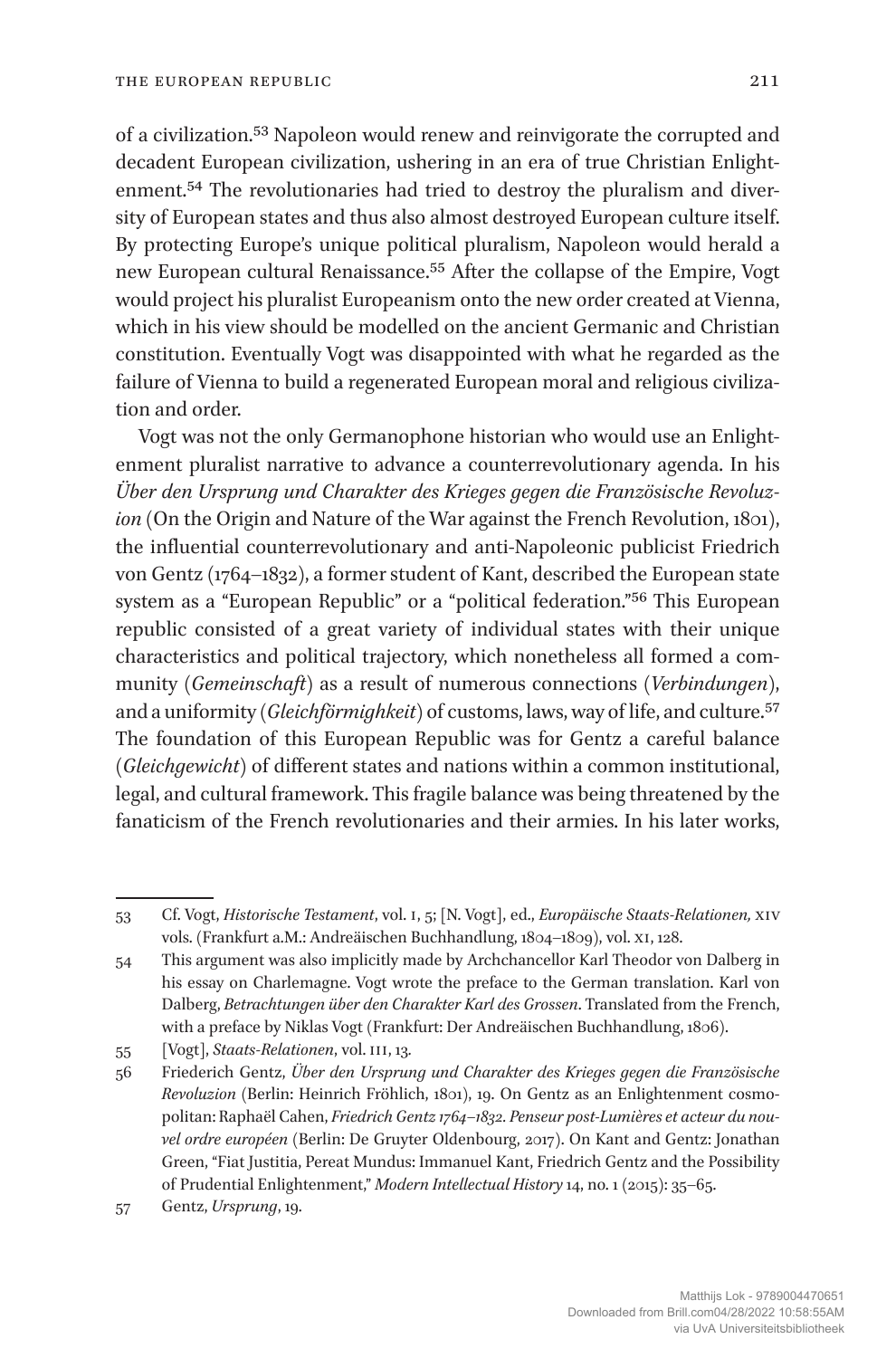Gentz framed Napoleonic aggression and despotism as the main threats to the existence of the European Republic.

A comparable argument can be found in the works of the Göttingen historian Arnold Hermann Ludwig Heeren (1760–1842), whose roots lay in the city republic of Bremen. Since the mid-eighteenth century, the newly founded University of Göttingen in the electorate of Hanover had become the most important academic center of knowledge about "Europe" and its (political) history, and the model for other German universities. Vogt and Heeren both had a positive but not uncritical regard for the Holy Roman Empire, which they considered the cornerstone of a pluralist European order. Coming from smaller states, they were critical of both Prussia and Vienna's desire to dominate the German empire and foreign powers' attempts to dominate the European state system.

Like many other German historians of modern Europe, Heeren was trained as a classical philologist and also inspired by the works of Polybius.<sup>58</sup> When he was hired by the university, he was first appointed an extra-ordinary professor of philosophy, mainly teaching and publishing on ancient history and comparative literature.<sup>59</sup> At the end of the 1790s, his interests started to turn from ancient to modern European history. He first wrote about the impact of the Crusades and the Reformation on the development of European history in a vein similar to other Enlightenment historians such as Robertson. In 1809 he published the first edition of his *Handbuch der Geschichte des Europäischen Staatensystems und Seiner Kolonien* (Handbook of the History of the European State System and its Colonies).<sup>60</sup> In this work he described the development of the European "state system" in three distinct stages: its rise in the sixteenth and early seventeenth centuries, its consolidation in the era of Louis XIV and the

<sup>58</sup> Suzanne Marchand, "Ancient History in the Age of Archival Research," in *Science in the Archives: Pasts, Presents and Futures,* ed. by Lorraine Daston (Chicago: University of Chicago Press, 2017), 137–58.

<sup>59</sup> Arnold Heeren, "Ideen über die Politik, der Verkehr und den Handel der vornehmste Völker der alten Welt," in *Historische Werken*, vols. x-xv, ed. by Arnold Heeren (Göttingen: J.F. Röwer, 1824–26). On Heeren: Chrisoph Becker-Schaum, *Arnold Ludwig Heeren. Ein Beitrag zur Geschichte der Geschichtswissenschaft zwischen Aufklärung und Historismus* (Frankfurt a.M.: Peter Lang, 1993).

<sup>60</sup> Arnold Heeren, *Handbuch der Geschichte des Europäischen Staatensystems und Seiner Kolonien, von der Entdeckung beider Indien bis zur Errichtung des französischen Kayser Throns*  (Göttingen: Röwer, 1809)*.* I have used the version in the collected works: Arnold Heeren, *Historische Werken*, vols. VIII–XIX (Göttingen: J.F. Röwer, 1821–22).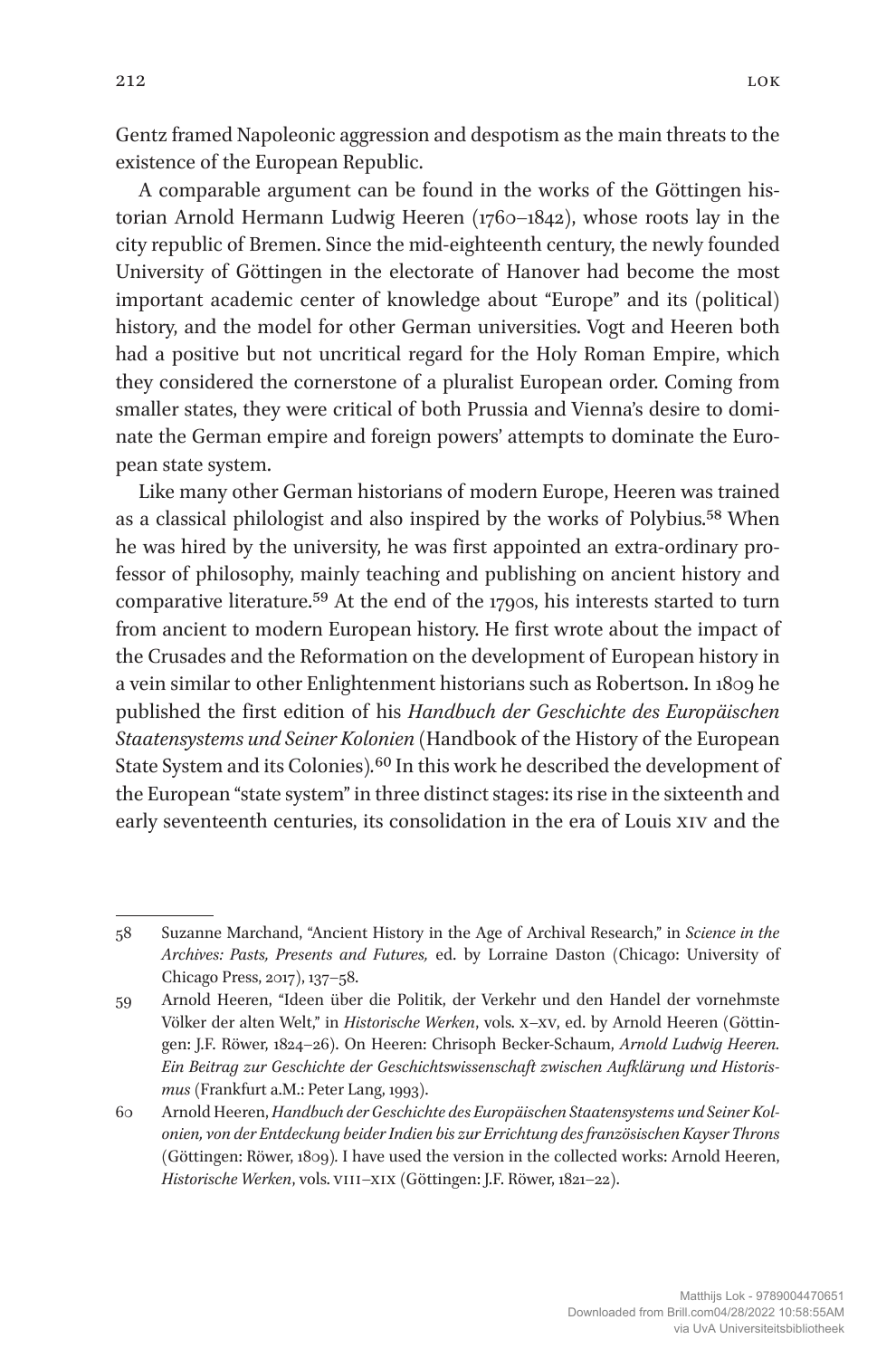early eighteenth century, and finally its decline, fall, and (in the later version) restoration.

Although Heeren used the word "state system," as well as "association" (*Verein*) or "society of states" (*Gesellschaft*), rather than "European republic," his analysis was similar to Vogt's and Gentz's, in the sense that he regarded the state system as the result of the interaction of political, cultural, religious, moral, military, and economic factors, rather than prioritizing only one aspect. The key concept underlying the European international system was also for Heeren the *politische Gleichgewicht* or equilibrium. He considered the European state system unique in world history due to its freedom and the independence of the states that jointly formed the political balance within a common cultural and moral framework. This assemblage of states formed a historical and concrete entity. In his study, Heeren explicitly aimed also to examine the development of "Europe" within the wider global and, in particular, the colonial context.

When Heeren published his Handbook in 1809, he somewhat melancholically described a world that in his view no longer existed. The state system described in his book had been destroyed as a result of the rise of the Napoleonic Empire. Although he did not explicitly mention Napoleon in the foreword, it was clear that he, unlike Vogt, regarded the emperor as a despotic ruler and his empire as a "universal monarchy."61 The foreword of the third edition of 1819 was written in an entirely different tone. The seemingly invincible empire had collapsed in 1814–1815. Heeren's advice to the crowned heads and their secretaries, assembled at Vienna, had been that the new order should not be built from scratch, as the revolutionaries had mistakenly done, but it should instead respect centuries-old lineages. The main lesson from his Handbook was that the peace-makers should not strive for uniformity but for pluralism, as diversity (*Mannichfaltigkeit*) had been the cornerstone of this free system.62 Heeren also drew explicit parallels between the Greek pluralist world and the politically fragmented European state system, both in the classical period and in the Hellenistic phase.63 At the same time he emphasized the unique nature of the European state system, which surpassed the ancient world in its historical importance and scale, but also in the degree of freedom and independence of its member states.64

<sup>61</sup> Heeren, *Handbuch*, "Vorrede," x.

<sup>62</sup> Heeren, *Handbuch*, "Nachschrift," xiv.

<sup>63</sup> Heeren, *Handbuch*, 13.

<sup>64</sup> Heeren, *Handbuch*, v–vi.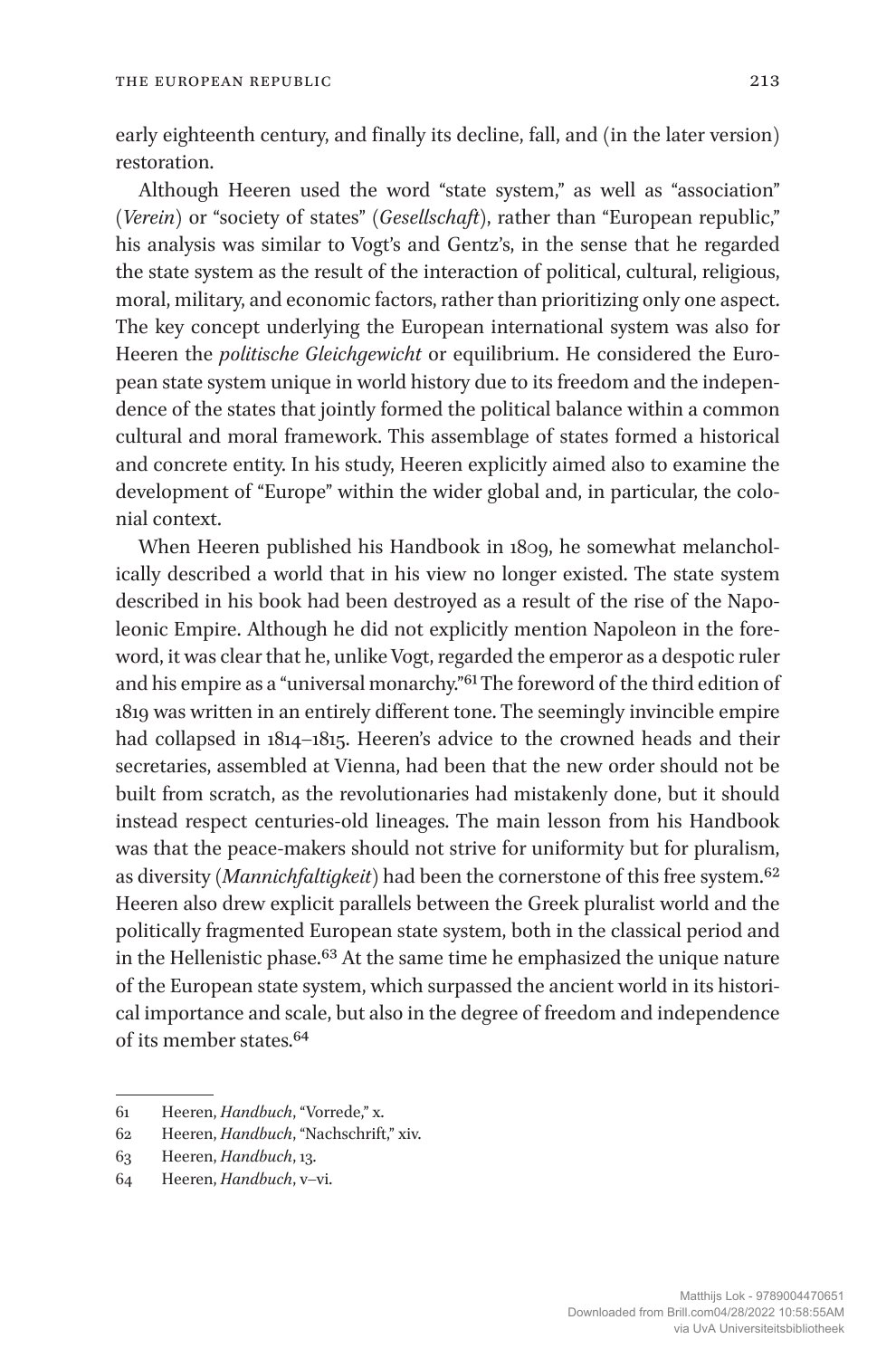Historians have credited – or blamed – Heeren for inventing the modern concept of the international system as part of a counterrevolutionary agenda.<sup>65</sup> However, it would in my view be incorrect to characterize Heeren as a mere "reactionary" inventor of the modern state system. In spite of his opposition to the French revolution, Heeren made clear that he was not opposed to written constitutions or reforms per se, but to the radical nature of revolutionary state-building and the revolutionaries' use of abstract and universalizing concepts. Throughout his work, Heeren championed the idea of a plural and free state system consisting of independent and individual nations who together formed a commercial network as well as a cultural and political community based on historical institutions. European monarchies were ideally characterized by moderation, but even absolutist European monarchies, which guaranteed their subjects private liberties whilst refusing them political rights, were in his view not despotic: it was the revolution that led to despotism, radicalism, extreme violence, and universal monarchy in the name of abstract ideals.

### **3 Conclusion**

In this essay I have traced a part of the history and some uses of the concept of the "European republic" and its related ideas such as the European "commonwealth," "association," and "state system" from the late Enlightenment to the counterrevolution. I have been able to examine only a few examples to hint at the transnational nature of this language. I have not looked at the uses of the concept of the European republic by revolutionaries, but it seems that it was above all counterrevolutionaries who adapted the idea of (historical) Europe for their own purposes.66 "Europe" in the revolutionary discourse existed, beyond the purely geographical, mainly as a theater and laboratory for humanity as a whole and a promise for future peace. Revolutionaries envisaged their

<sup>65</sup> Edward Keene, *Beyond the Anarchical Society: Grotius, Colonialism and Order in World Politics* (Cambridge: Cambridge University Press, 2002), 14–26; David Armitage, *Foundations of Modern International Thought* (Cambridge: Cambridge University Press, 2013), 40–41.

<sup>66</sup> On the (Francophone) counterrevolutionary idea of a European order: Marc Belissa, *Repenser l'ordre Européen (1795*–*1802). De Société des Rois aux Droits des Nations* (Paris: Kimé, 2006), 48–64; Gérard Gengembre, "La Contre-Révolution: Europe française ou Europe?" in *L'idée de l'Europe au fil de deux millénaires*, ed. by Michel Perrin (Paris: Beauchesne, 1994), 161–74; Matthijs Lok, "The Congress of Vienna as a Missed Opportunity: Conservative Visions of a New European Order after Napoleon," in *Securing Europe after Napoleon. 1815 and the New European Security Culture,* ed. by Beatrice de Graaf, Ido de Haan, and Brian Vick (Cambridge: Cambridge University Press, 2019), 56–72.